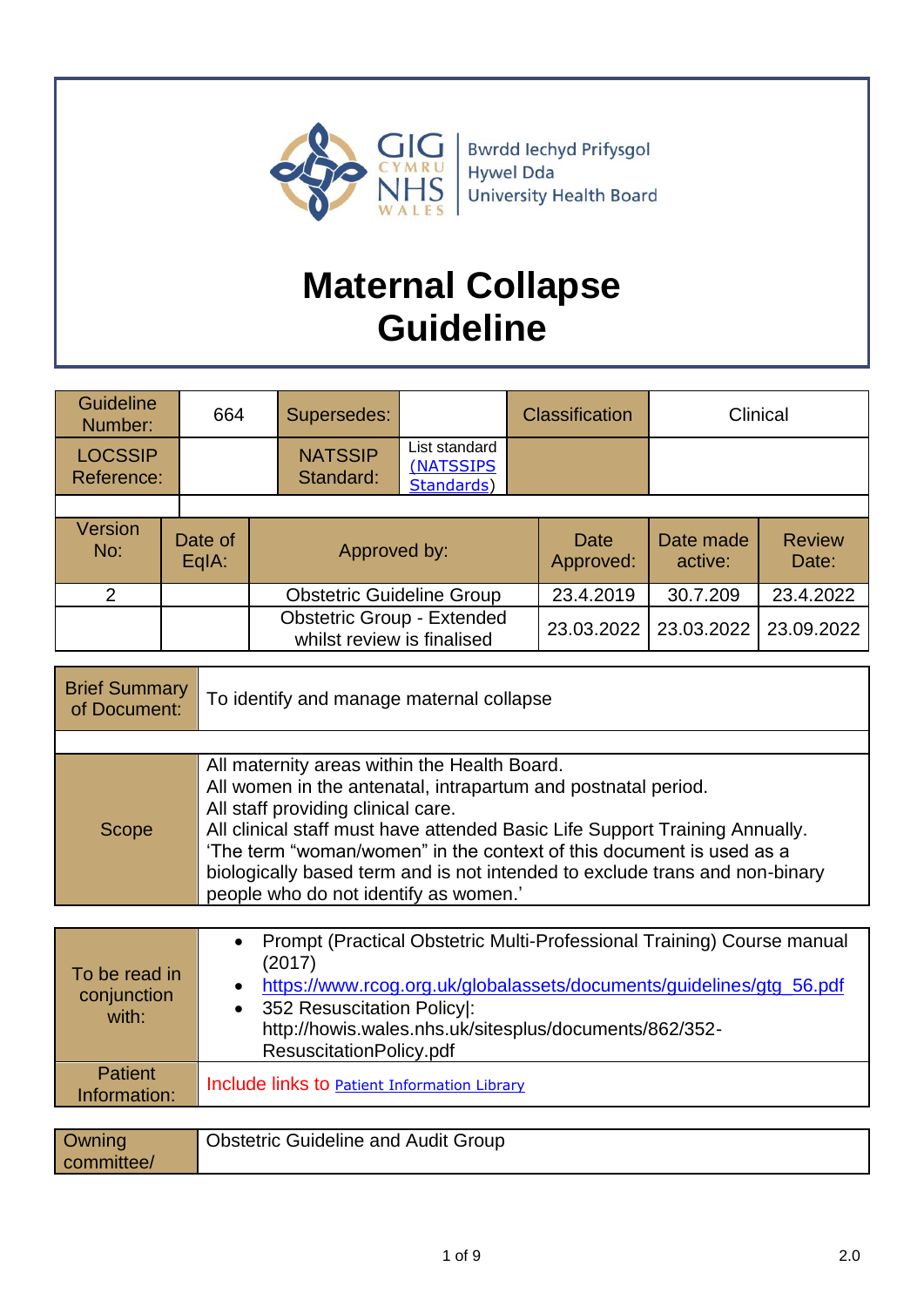group

| <b>Reviews and updates</b> |                            |           |  |
|----------------------------|----------------------------|-----------|--|
| Version                    | Summary of Amendments:     | Date      |  |
| no:                        |                            | Approved: |  |
|                            | New guideline              | 14.9.2017 |  |
| $\overline{2}$             | <b>Update of Guideline</b> | 23.4.2019 |  |

### **Glossary of terms**

| <b>Term</b>  | <b>Definition</b>                      |
|--------------|----------------------------------------|
| <b>CPR</b>   | Cardiopulmonary resuscitation          |
| <b>LSCS</b>  | Lower segment caesarean section        |
| <b>MEOWS</b> | Modified early obstetric warning score |
|              |                                        |

|  | Keywords   Maternal collapse, resuscitation |
|--|---------------------------------------------|
|--|---------------------------------------------|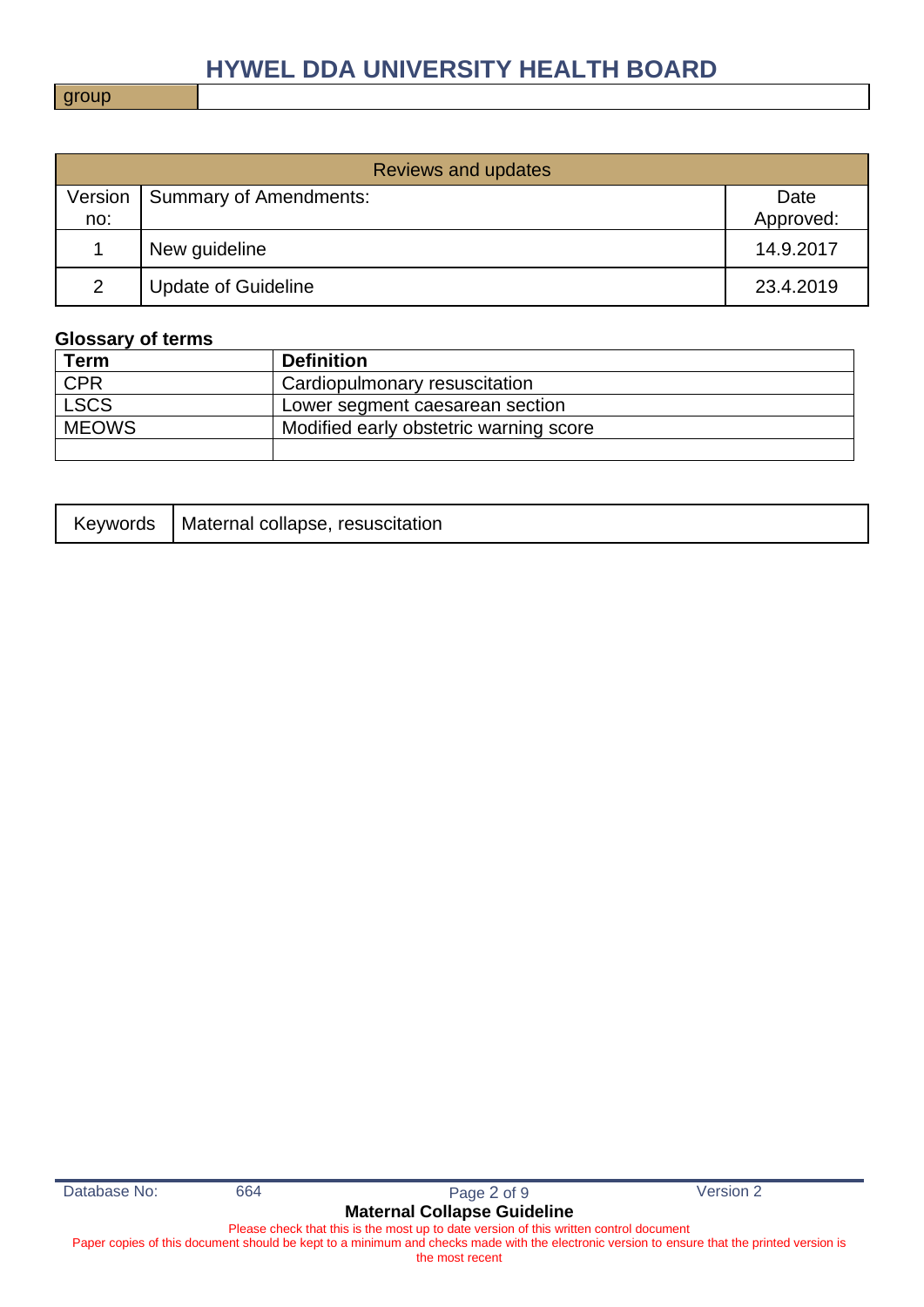### **Contents Page**

| 11. Documentation. |  |
|--------------------|--|
|                    |  |
|                    |  |
| 14. References.    |  |
|                    |  |
|                    |  |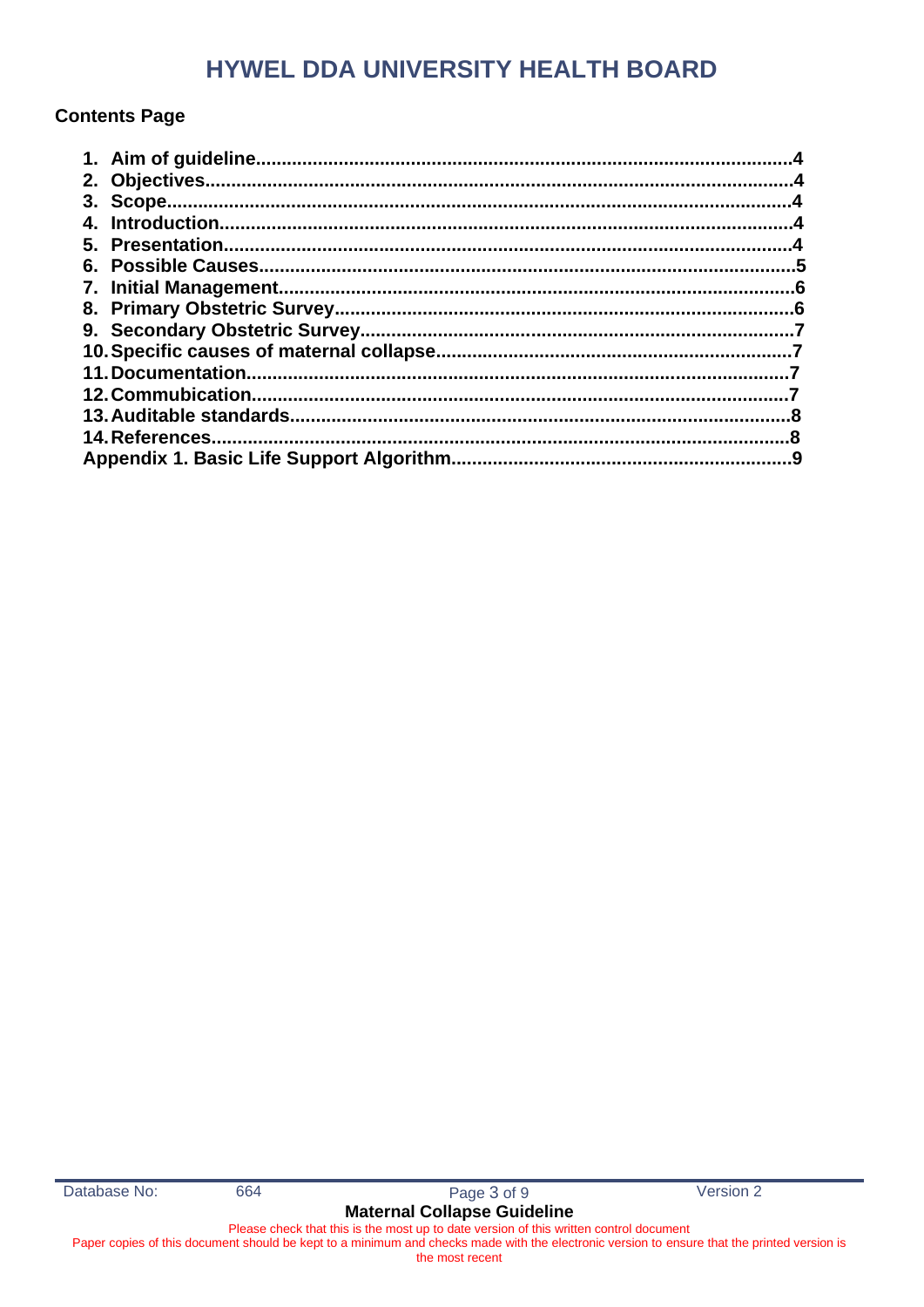### **1. Aim of Guideline**

The aim of this guideline is to identify and correctly manage maternal collapse.

### **2. Objectives**

The objectives of this guideline are to summarise and standardise practice with regard to maternal collapse and initiate basic life support in a timely and correct manner therefore facilitating the best possible chances for mother and or fetus

### **3. Scope**

The scope of this guideline is to show evidence of best practice in relation to the identification and management of maternal collapse

#### **4. Introduction**

- Maternal collapse is a rare but life-threatening event that can occur in a variety of circumstances. The outcome, primarily for the mother but also the fetus, depends on prompt and effective resuscitation.
- It is defined as an acute event involving the cardiorespiratory systems and/or brain, resulting in a reduced or absent conscious level (and potentially death), at any stage in pregnancy and up to six weeks after delivery.

### **5. Presentation**

- Presentation may range from an isolated and temporary drop in blood pressure to cardiac arrest and death.
- Use of the MEOWs documentation can help identify triggers that may need an emergency response:

| <b>Airway</b>      | Obstructed or noisy<br>$\bullet$                                                                                                             |
|--------------------|----------------------------------------------------------------------------------------------------------------------------------------------|
| <b>Breathing</b>   | Respiratory rate less than 5 or more than 35 breaths/minute<br>$\bullet$                                                                     |
| <b>Circulation</b> | Pulse rate less than 40 or more than 140 beats/minute<br>Systolic blood pressure less than 80 or more than 180mmhg<br>$\bullet$              |
| <b>Neurology</b>   | Sudden decrease in level of consciousness<br>$\bullet$<br>Unresponsive or responsive to painful stimuli only<br>$\bullet$<br><b>Seizures</b> |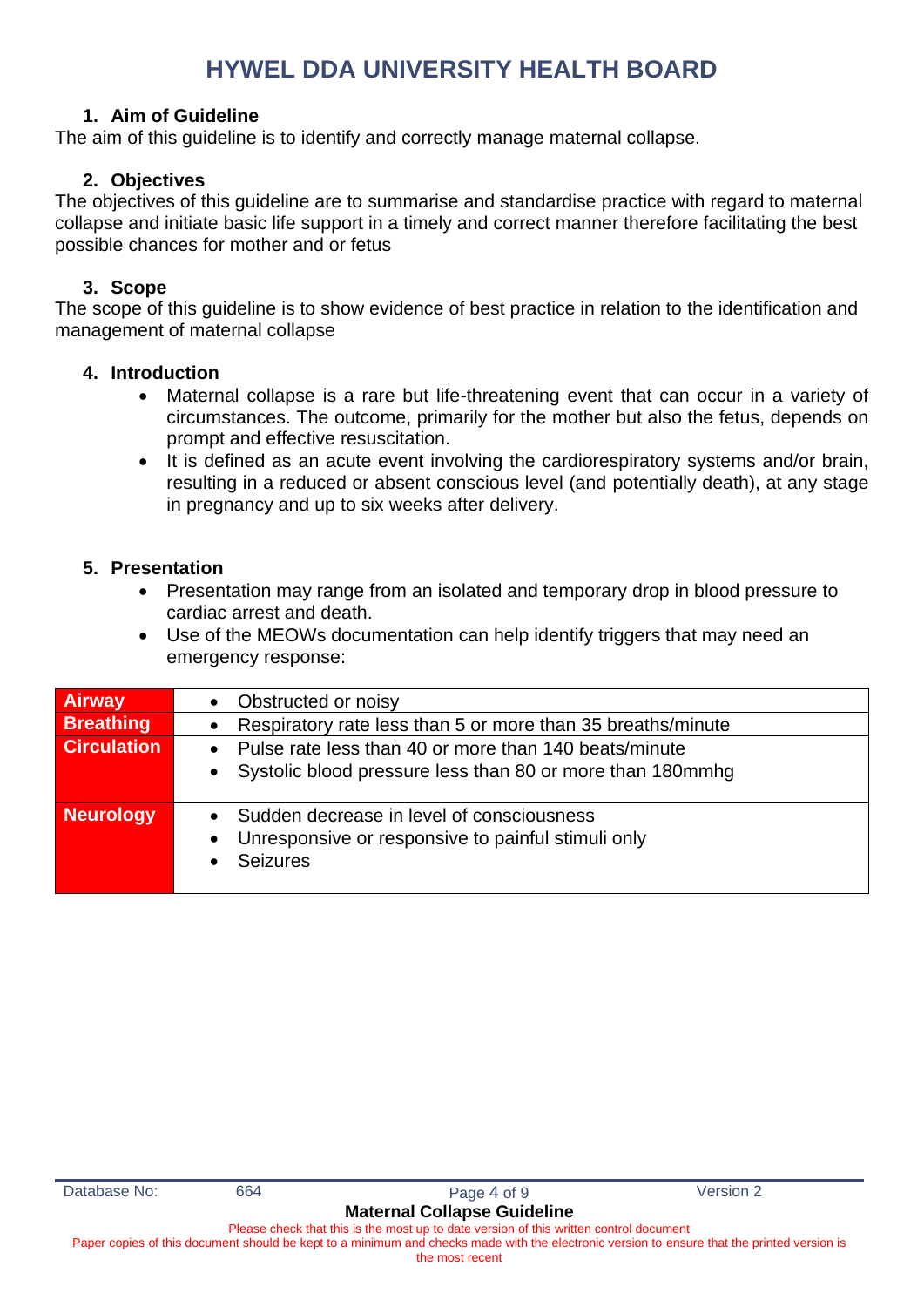#### **6. Possible causes:**

| <b>HEAD</b>                                                                                                                                                                         | Eclampsia, epilepsy, cerebrovascular accident, vasovagal response                                                        |  |
|-------------------------------------------------------------------------------------------------------------------------------------------------------------------------------------|--------------------------------------------------------------------------------------------------------------------------|--|
| <b>HEART</b>                                                                                                                                                                        | Myocardial infarction, arrhythmias, peripartum cardiomyopathy, congenital<br>heart disease, dissection of thoracic aorta |  |
|                                                                                                                                                                                     |                                                                                                                          |  |
| <b>HYPOXIA</b>                                                                                                                                                                      | Asthma, pulmonary embolism, pulmonary oedema, anaphylaxis                                                                |  |
| <b>HAEMORRHAGE</b>                                                                                                                                                                  | Abruption, uterine atony, genital tract trauma, uterine rupture, uterine<br>inversion, ruptured aortic aneurysm          |  |
| <b>WHOLE BODY</b><br><b>HAZARDS</b>                                                                                                                                                 | Hypoglycaemia, amniotic fluid embolism, septicaemia, trauma,<br>complications of anaesthesia                             |  |
| The RCOG Green Top Guideline uses the Resuscitation Council categories of the 4 H's and the<br>4 T's, with the addition of eclampsia and intracranial haemorrhage in pregnant women |                                                                                                                          |  |

### **4 H's:**

| Hypovolaemia        | Bleeding (may be concealed) (obstetric/other) or relative hypovolaemia of<br>dense spinal block; septic or neurogenic shock |
|---------------------|-----------------------------------------------------------------------------------------------------------------------------|
| Hypoxia             | Pregnant women can become hypoxic more quickly                                                                              |
|                     |                                                                                                                             |
|                     | Cardiac events: peripartum cardiomyopathy, myocardial infarction, aortic                                                    |
|                     |                                                                                                                             |
|                     | dissection, large-vessel aneurysms                                                                                          |
|                     |                                                                                                                             |
| Hypo/hyperkalaemia  | no more likely in pregnancy                                                                                                 |
| & other electrolyte |                                                                                                                             |
|                     |                                                                                                                             |
| disturbances        |                                                                                                                             |
| Hypothermia         | no more likely in pregnancy                                                                                                 |
|                     |                                                                                                                             |
|                     |                                                                                                                             |

#### **4 T's:**

| Thromboembolism               | amniotic fluid embolism, pulmonary embolus, air embolus, |  |
|-------------------------------|----------------------------------------------------------|--|
|                               | myocardial infarction                                    |  |
| <b>Toxicity</b>               | local anaesthetic, magnesium, other                      |  |
| <b>Tension pneumothorax /</b> | following trauma/suicide attempt                         |  |
| Tamponade (cardiac)           | following trauma/suicide attempt                         |  |
| Eclampsia and pre-eclampsia   | includes intracranial haemorrhage                        |  |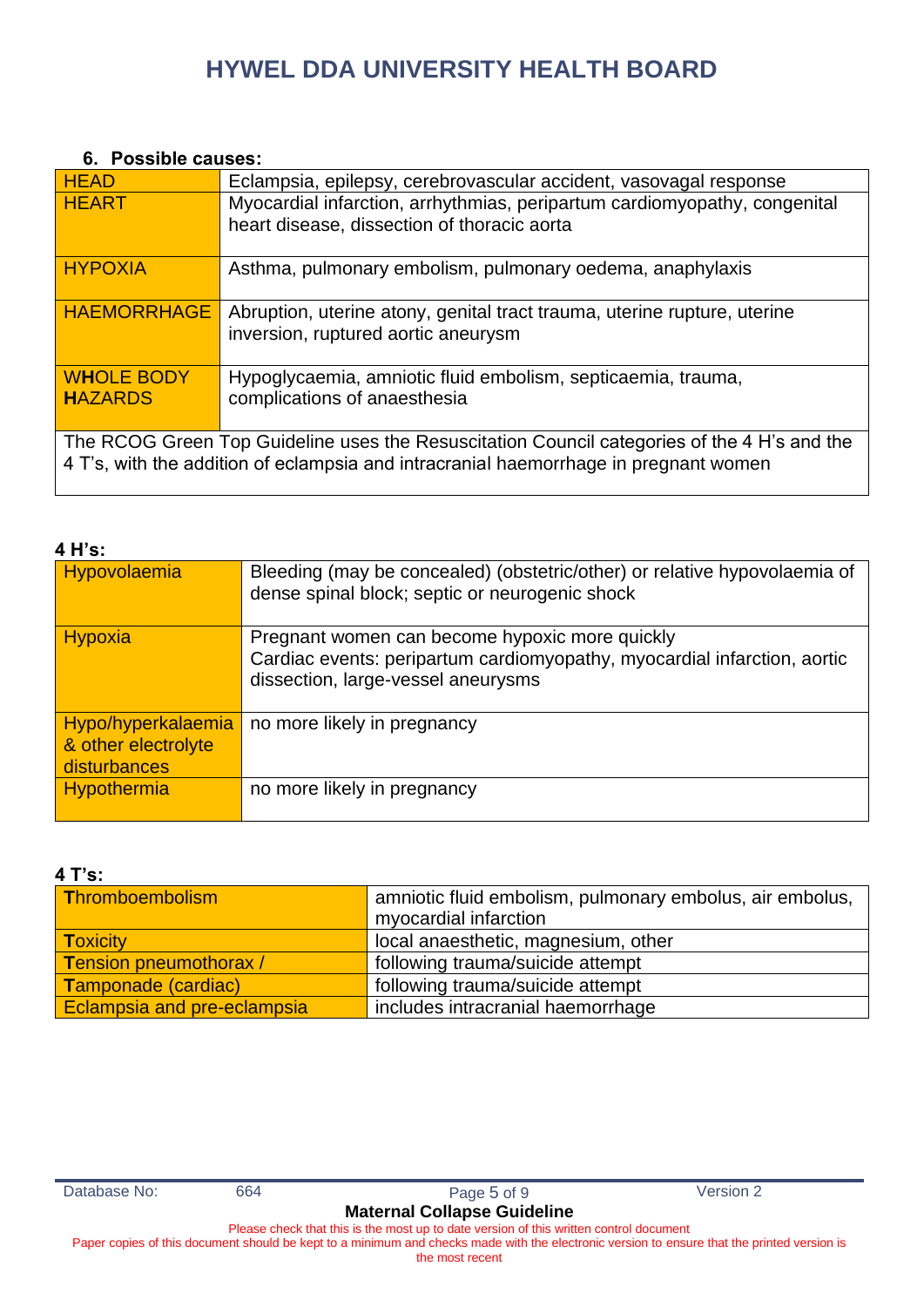### **7. Initial Management**

- Follow Basic Life Support Algorithm: See Appendix 1
- Assess responsiveness of woman by gently shaking her and asking if she is alright if no response seek immediate help.
- **Pull emergency buzzer, dial 2222 (or 999 if outside the hospital).**
- Turn her on her back and ask an assistant to manually displace the uterus to the left using one or two hands to reduce aortocaval obstruction. A 30-degree tilt can be used if a woman is on a firm surface that can be tilted (e.g. an operating table).
- Open the airway using head tilt and chin lift manoeuvres.
- Assess breathing for up to 10 seconds (look, listen feel). Agonal gasps (isolated or infrequent gasping in the absence of other breathing in an unconscious person) occur commonly in the first few minutes after a cardiac arrest; they are an indication for starting CPR immediately and should not be confused with normal breathing.
- While assessing breathing, observe for other signs of life, such as colour and movement
- If there are no signs of life, commence basic life support (Appendix A) until help arrives (to provide advanced life support) or the woman shows signs of life.
- If the woman has signs of life, place her in recovery position and give high-flow oxygen via a reservoir mask. Obtain IV access, take blood samples (FBC, clotting, U&E's, glucose, LFT's, G&S) and give IV fluids.
- Establish monitoring of vital signs with ECG, respirations, pulse, BP and pulse oximetry.
- Perform a primary obstetric survey.
- **With severe collapse and no cardiac output for more than 4 minutes consider perimortem caesarean section (delivery) to aid maternal resuscitation. This is a senior obstetric decision.**

|                | Is fluid resuscitation a priority or is it contraindicated?<br>If in doubt, fluid is usually beneficial: the exception is when the woman has, or is at<br>$\bullet$<br>great risk of, pulmonary oedema, as may happen in severe pre-eclampsia or renal<br>failure. |
|----------------|--------------------------------------------------------------------------------------------------------------------------------------------------------------------------------------------------------------------------------------------------------------------|
| $\overline{2}$ | Is a laparotomy required for diagnosis or treatment?<br>Is there evidence of an acute abdominal event?<br>Does the fetus need delivery to aid resuscitation?<br>$\bullet$                                                                                          |
| 3              | Is sepsis likely and are antibiotics therefore a priority?<br>$\bullet$                                                                                                                                                                                            |
| 4              | Is intensive care needed to provide airway, respiratory or circulatory support?<br>$\bullet$                                                                                                                                                                       |

### **7. Primary Obstetric survey**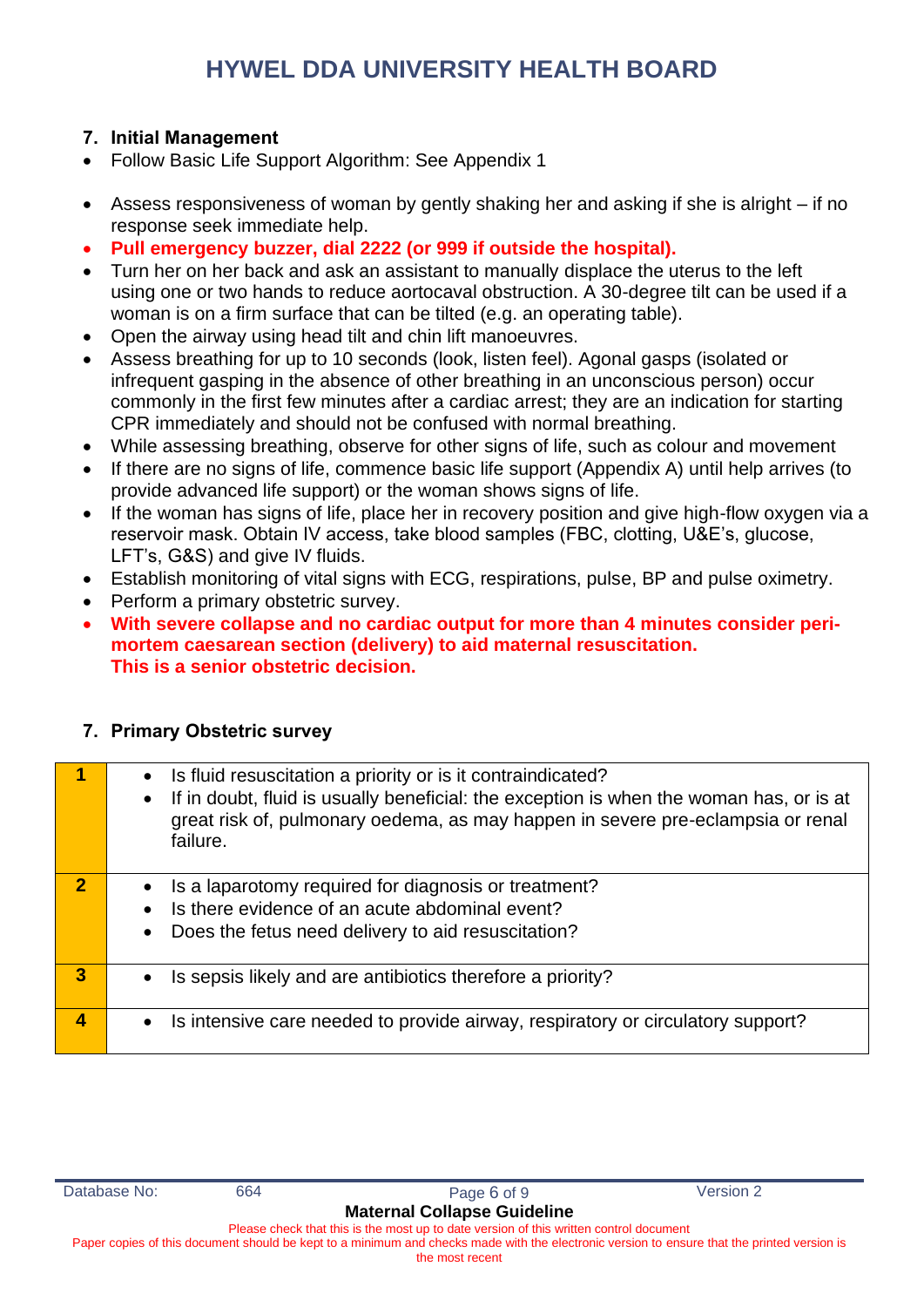### **8. Secondary obstetric survey:**

| <b>History</b>                     | Revisit the history of the collapse and the previous history of the woman<br>$\bullet$<br>Read the notes and ask the partner or relatives<br>$\bullet$         |  |  |  |  |
|------------------------------------|----------------------------------------------------------------------------------------------------------------------------------------------------------------|--|--|--|--|
|                                    |                                                                                                                                                                |  |  |  |  |
| <b>Examine</b>                     | Repeat the examination from 'top to toe'<br>$\bullet$                                                                                                          |  |  |  |  |
| Investigate                        | Take arterial blood gases, troponins, blood glucose, lactate, blood cultures,<br>$\bullet$<br>ECG, chest x-ray, ultrasound of the abdomen and HVS              |  |  |  |  |
| <b>Monitor</b>                     | Continue monitoring of ECG, respirations, pulse, blood pressure and<br>pulse oximetry<br>Consider arterial and central venous pressure lines to aid monitoring |  |  |  |  |
| Pause &<br><b>think</b><br>further | Consider further investigations such as CT/MRI scans and<br>echocardiography<br>Ask relevant experts for their opinions                                        |  |  |  |  |

### **9. Specific causes of maternal collapse:**

- Pulmonary thromboembolism
- Haemorrhagic shock
- Eclamptic seizures and coma
- Cerebrovascular accident
- Septicaemic shock
- Dissmeninated intravascular coagulation
- Hypo- or hyperglycaemia
- Acute heart failure
- Pulmonary aspiration of gastric contents
- Anaphylactic or toxic reaction to drugs or allergens
- Amniotic fluid embolism
- Air embolism

### **10.Documentation**

- The Heatlh Board resuscitation profroma which is kept on the resuscitation trolley must be completed for all cases.
- Datix Incident Reporting form must be completed.

### **11.Communication**

- A scribe should be allocated to ensure that all events are recorded as contemporaneously as possible.
- The mother and her family must be debriefed following the event.
- The mother and the family should be informed that an investigation into the incident will be undertaken and that their views on events will be sought.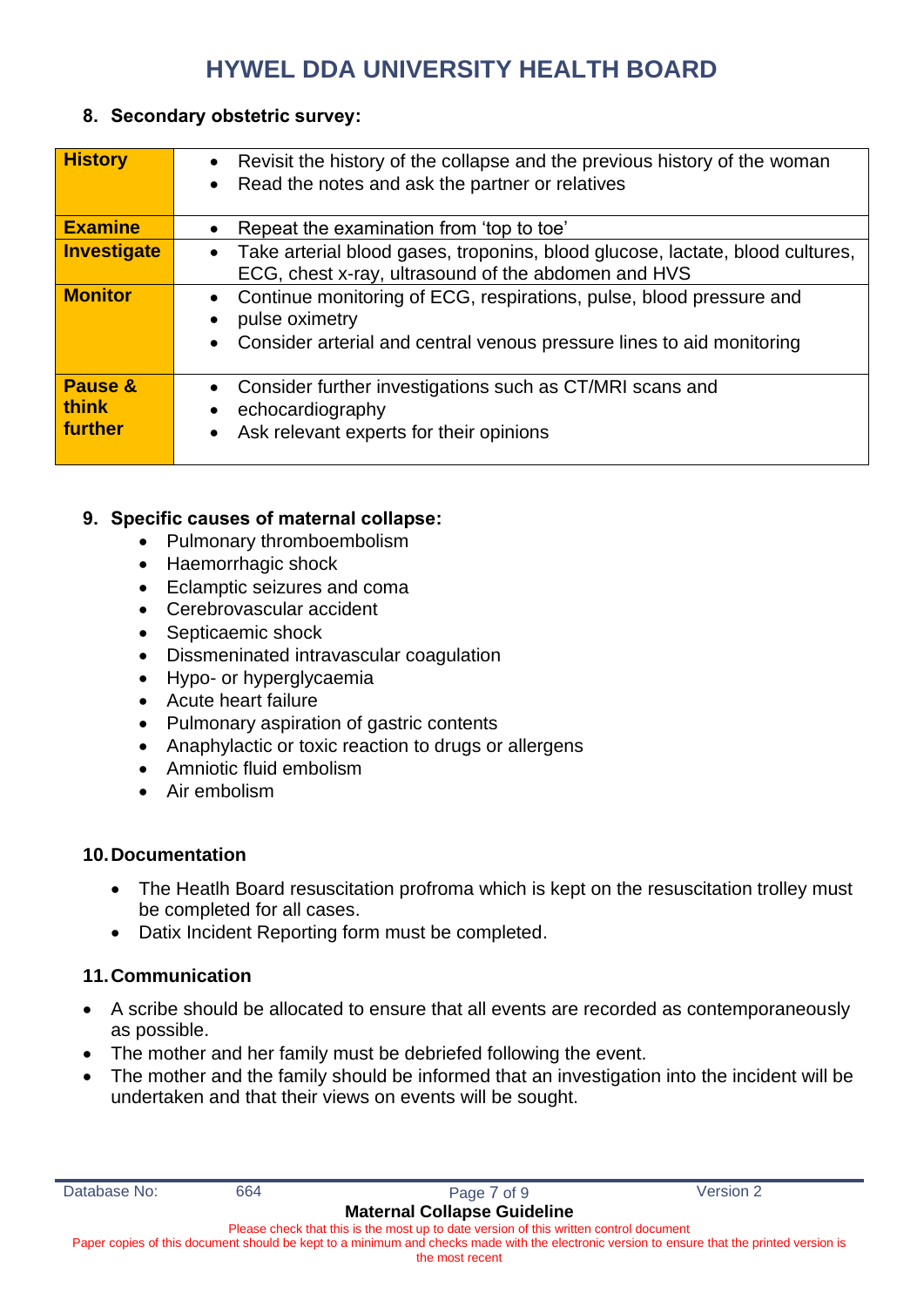#### **12. Auditable standards**

- Datix reporting of all incidents of maternal collapse
- Audit completion of proforma in the event of maternal collapse
- Monitor maternal and neonatal outcomes following the event

### **13.References**

- Prompt (Practical Obstetric Multi-Professional Training) Course manual (2017)
- Maternal Collapse in Pregnancy and the Puerperium (2011) Green-top Guideline No 56. [https://www.rcog.org.uk/globalassets/documents/guidelines/gtg\\_56.pdf](https://www.rcog.org.uk/globalassets/documents/guidelines/gtg_56.pdf)